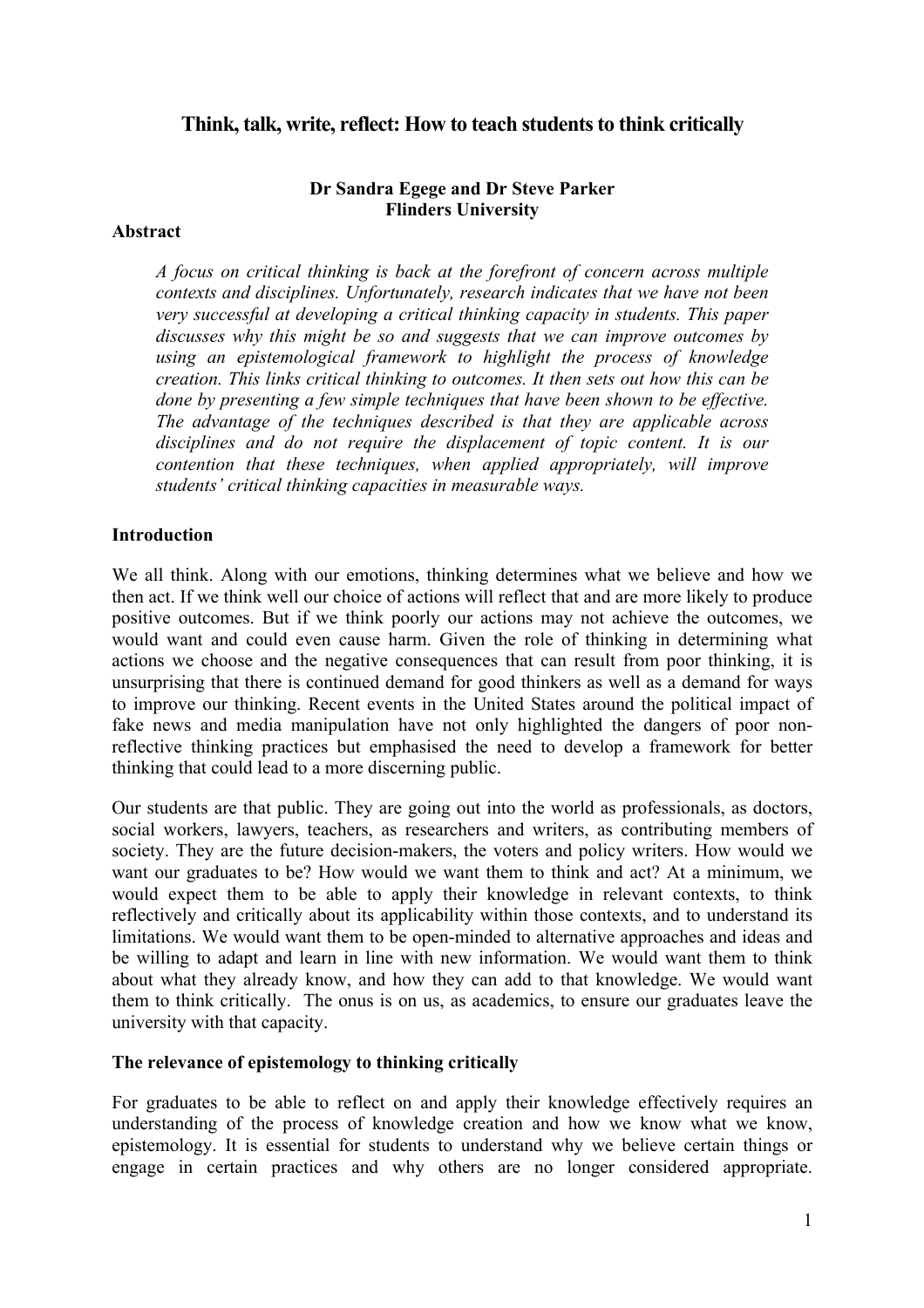Understanding why those knowledge claims either stand or change over time enables us to understand the link between that knowledge and its application in practice. It is not enough to accept that a particular intervention or practice works to solve a problem most of the time. We also need to have some understanding of why it works. This will enable us to think about its application in context and whether it might work more effectively if applied differently or to a different but related problem. It might help us understand why it may not work as well or at all in another related situation.

Similarly, it is crucial for students to understand that even though we have gained an inordinate amount of knowledge about the world over the last century, we know there is much more to know. We only need to reflect on changes to medical practice or advances in technology over the previous 100 years. Practice has changed in line with changes to knowledge and the subsequent development of supportive technologies. But what this also shows is that our knowledge is finite and incomplete and that there is still much to find out. Just as in the past, some of what we currently accept as true may turn out to be false. Consequently, it is important to continually check and question our beliefs and the claims we make about the world we live in to see if they still hold.

In this context, how the knowledge is justified – what reasons and evidence there is to accept it – will determine how reliable or strong it is. The stronger the justification there is for a theory or practice, the more likely it is that the theory or practice is appropriate or effective. But it is not possible to evaluate that knowledge without knowing what the justification is and how reliable the evidence is in supporting it. This is where epistemology and critical thinking intersect. Effective evaluation of practice requires understanding how the knowledge behind the practice became knowledge and why it still holds. How do we know what we know? Why do we do what we do? This is what informs and drives practice. We don't just do what we do because that is what we have always done; past practice or tradition are not necessarily best practice. Such an assessment or evaluation will also enable us to change practice in light of new convincing evidence. As humans, we can (and do) make mistakes; we can be, and have been, wrong. Critical thinking helps reduce our mistakes and the probability of being wrong.

## **What is critical thinking?**

If critical thinking is something that is important to teach, we should be able to identify it, explain what it is, know how to teach it and know that we *are* teaching it. But explicating the concept in a way that is broadly acceptable to a wide spectrum of academics has been fraught with disagreement, controversy and endless debate, triggering what has been dubbed the critical thinking 'industry' (Moore 2011, p. 27). The literature on critical thinking makes much of the fact that there are a multitude of definitions and little apparent consensus about what belongs within the ambit of the term (Barnett and Davies 2015). Nevertheless, universities operate on the belief that critical thinking skills can be defined, taught, acquired and applied in a range of contexts (Mulnix, 2012). The Delphi Report (Facione 1990) is the most well-known attempt to reach a consensus view of what critical thinking entails, culminating in Facione's definition of critical thinking as,

… purposeful, self-regulatory judgment which results in interpretation, analysis, evaluation, and inference, as well as explanation of the evidential, conceptual, methodological, criteriological, or contextual considerations upon which that judgment is based (p.2).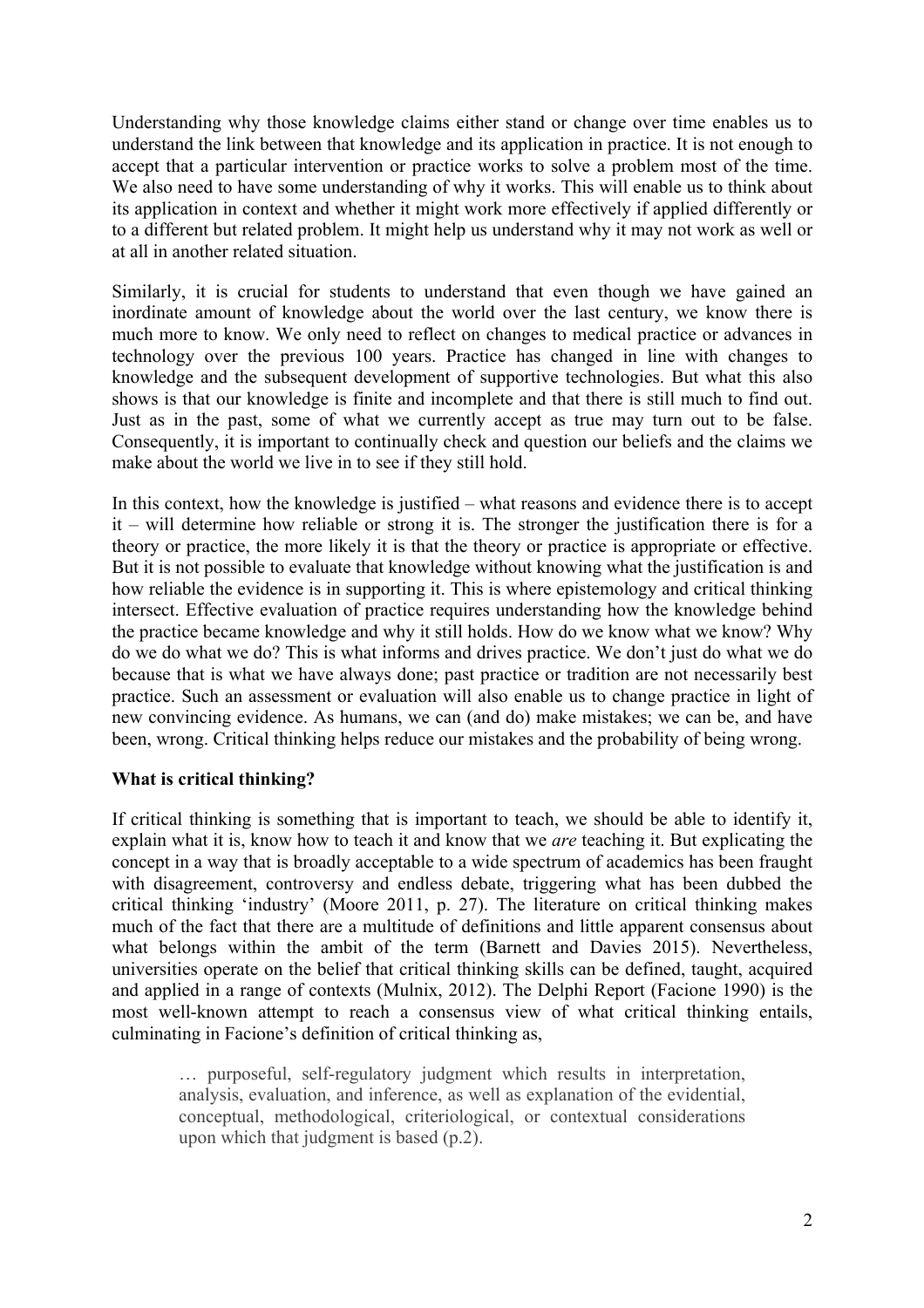Since this historically significant definition was developed, there have been other attempts at defining critical thinking that have tried to address what have been perceived as its shortcomings or limitations. Thayer-Bacon (2000), for example, pushes for a 'constructive thinking' model that recognises the role of intuition, emotion and imagination. She also sees it more as a social practice that draws on multiple participants with diverse backgrounds and orientations. More recently, Barnett (2015, p.10) has offered an alternative concept called 'criticality,' which is a composite of critical reason, critical self-reflection and critical action. Criticality, according to Barnett, will develop critical being which will lead to critical persons. Critical persons are more likely to engage in critical actions, leading to societal change. Both Thayer-Bacon and Barnett are concerned about the focus of traditional critical thinking models on individual intellectual traits and dispositions and seek to introduce a social or moral dimension to counter this. Mulnix (2012), on the other hand, argues that we need to be careful not to make the term 'critical thinking' synonymous with all higher order thinking. At its heart, she argues, it is about reasoning; it is not a moral framework. As we know, reasoning well can (and does) result in different justifiable social and moral positions.

Like Moore (2011) and Dasbender (2011), we believe there is a broad enough consensus amongst academics on what the key critical thinking attributes are. These are traits like being systematic and logical in one's thinking, trying to be objective and aware of mistakes and biases (being open-minded), knowing how to evaluate claims and arguments, and knowing what counts as reliable and relevant evidence for justifying those claims. This fits with Mulnix's (2012, p.473) definition which, she claims, gets to the nub of critical thinking. She defines it as:

… the ability to recognize inferential connections holding between statements, where this would include the ability to understand the possibility that what we believe might be false and the ability to identify the sorts of evidence that would undermine our beliefs.

While Mulnix's definition focuses on the essential elements of what it means to critique, clearly-defined claims such as knowledge claims, it is not always enough for the types of applications found in practical disciplines like teaching, social work and nursing. In a practice context, the outcomes of thinking are essential. To accommodate this, we define critical thinking as a process of analysis and critique that is used to ensure that we come to the most reasonable conclusions we can about the world we live and work in, as well as the best solutions for what we want to achieve. It is a process of thinking that helps us make sure we have strong and reliable grounds for our beliefs and actions and allows us to acknowledge ambiguity or uncertainty where it exists in the real world.

Many of the critical thinking characteristics outlined above are considered 'universal' standards of intellectual thinking (Paul & Elder 2010). The premise of this paper is based on the idea that critical thinking can be taught using a generalisable intellectual framework that is applicable across disciplinary domains. As Dasbender (2011) says, applying 'general principles such as rational thinking, making independent evaluations and judgments, and [adopting] a healthy scepticism' is consistent across disciplines and reflective of a standard critical thinking approach. One other important criterion singled out by Ennis (2015) and relevant in a global context is – be alert to alternative explanations and points of view.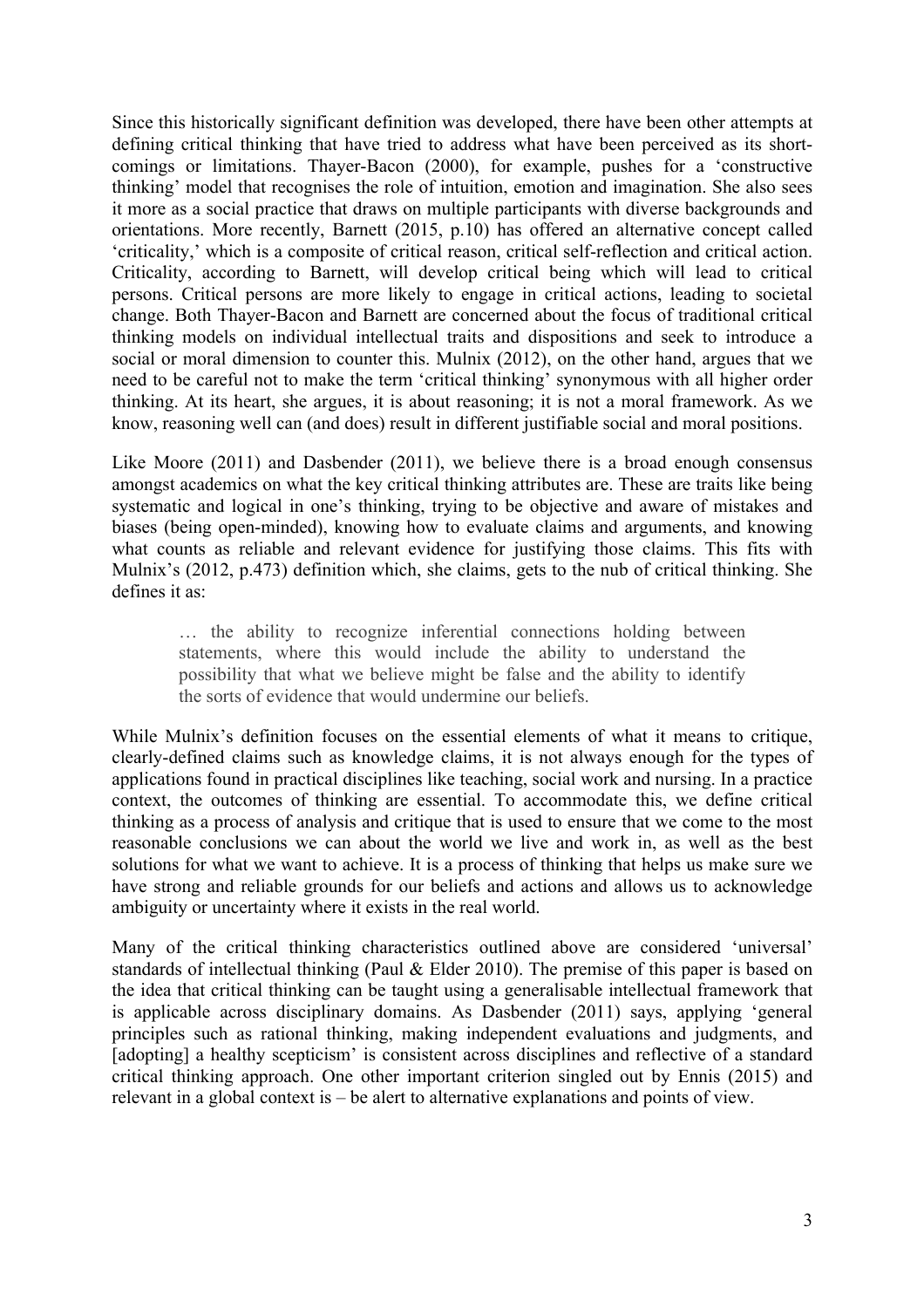### **Teaching critical thinking across cultures**

Social and political upheaval around the world, globalisation, the internationalisation of universities, and skills-based immigration policies have led to large numbers of culturally and linguistically diverse (CALD) students looking to gain a Western qualification in an Englishspeaking environment (Bednarz, Schim, & Doorenbos, 2010). Teaching staff are exposed to an increasingly diverse student population, some of whom appear to have different academic expectations and approaches to learning. Students from Confucian-heritage cultures (CHC), for example, come from predominantly exam-based assessment pedagogies that do not appear to encourage a critical attitude. Such students desire a more structured learning environment with explicit instruction, the antithesis of what will promote a critical thinking attitude. Because of this, there has been a suggestion that critical thinking itself is a Western cultural concept (Egege & Kutieleh, 2008). This is important to ascertain given the critical thinking discourse speaks of representing universal standards of thinking, implying a crosscultural instantiation (e.g., Paul & Elder 2010). If this is not the case, then we should acknowledge its culturally-specific nature up-front.

How Western is the concept of critical thinking? It needs to be noted that the model of critical thinking used at Western universities has emerged from the classical Greek tradition of philosophy and its focus on argumentation. This means it has strong European roots. But this does not entail that what we view as rational or clear thinking is a purely Western concept or a prerogative of the West. All cultures have had to solve problems by finding solutions to survive. What we recognise today as maths, science and medicine were well developed in China, India, North Africa and the Middle East centuries before Europe went through its intellectual enlightenment (Grun, 1975; Lloyd, 1996). Those developments necessarily built on experience and evidence of what seemed to work and what didn't. So, it would be false to say that the rational thinking process and the use of justification, representative of a critical thinking approach, is a Western cultural innovation. Cognition and meta-cognition are human, not cultural, capacities. One's culture merely provides the opportunities to develop certain types of capacities rather than others.

Having said that, the ways we expect students to show *evidence* of critical thinking in their academic work is very specific. One way we expect students to demonstrate their critical thinking is through the 'argumentative essay' using counter-argument and critique. This is representative of the Socratic philosophic tradition. The expectation to 'question everything,' including the voice of authority, is integral to that tradition. It is adversarial rather than aimed at reinforcing traditional positions which is a more Eastern approach (Lloyd, 1996). This process doesn't sit well with some cultures and political systems and should be explained to students within the context of knowledge development and justifying best practice. Reflecting on and explicating the cultural and academic expressions of critical thinking that we expect and take for granted can help others to better understand and apply critical thinking in their practice as appropriate. When students from CHC backgrounds are given permission to question, critique, overtly disagree and justify their views, they perform as well as any other student (Biggs, 1997). This indicates that it is the method of thinking critically, not the capacity to think critically, that is culturally specific.

Engaging in an overt process of critically examining, identifying and then explaining any cultural differences we might have empowers students from other cultures to do the same. It is important for all students to be aware of their own cultural beliefs and biases and how these can impact on their thinking and work practice. A lack of such reflection can lead to illinformed actions and inappropriate interventions through misunderstandings and cultural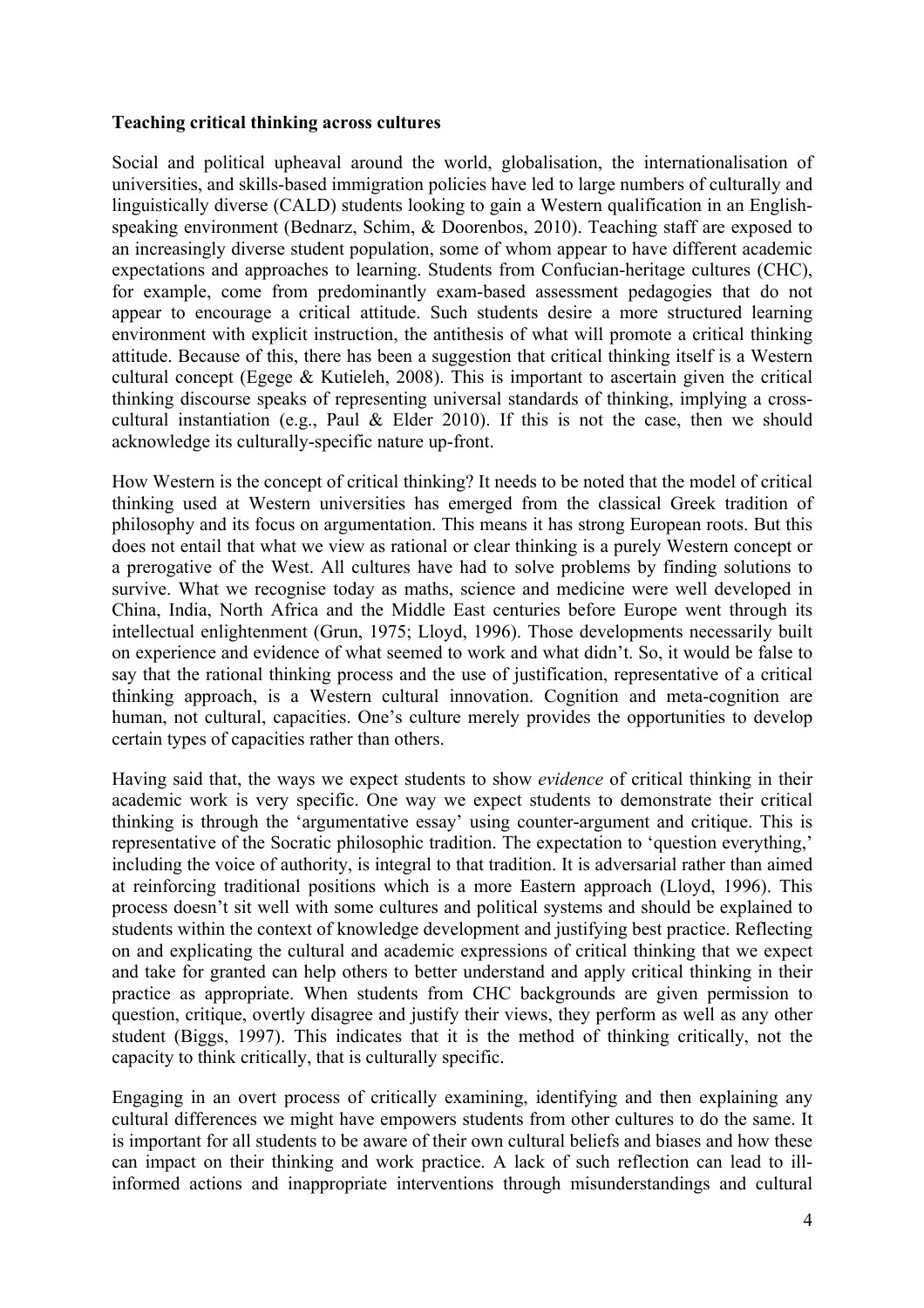stereotyping. Thinking critically and self-reflectively become essential for best practice. We need to be critically aware of our epistemic beliefs and practices to see how these impact on what we consider to be good practice. We need to ascertain whether our reactions or judgements are cultural rather than epistemologically informed. This makes an understanding of our own epistemological framework and knowledge of the evidence that grounds our practice highly relevant.

### **How can we teach critical thinking?**

There is a common assumption amongst academics that acquiring a university degree will automatically develop critical thinking skills in graduates. It is generally assumed that these skills develop either through the often-embedded critical thinking demands of the course or via the process of learning the topic content itself. Research findings, however, indicate that this is not the case and our assumption is false. One of the recurring problems identified in the critical thinking literature is how unsuccessful we have been at teaching it. Numerous studies conducted over many years indicate that university graduates are not leaving universities with well-developed critical thinking capacities, despite our efforts (Abrami et al., 2008; Willingham, 2007). A recent analysis of test results from 200 American Colleges confirmed that this was still the case (Belkin, 2017). According to Abrami et al. (2008, 2015), one of the reasons for our lack of success is the limited levels of expertise or training in what constitutes a good teaching pedagogy. As academics, we are rarely taught how to incorporate critical thinking instruction into topics or what the best ways to teach it are. This has resulted in a hit-and-miss approach where some teaching of critical thinking has been very effective while other methods have not been effective at all (Abrami et al., 2015; Bertacchini De Oliveira et al., 2016). Given how essential critical thinking is to our academic study and work practices, we need to find out what strategies work and how we can incorporate them in our teaching without sacrificing all-important discipline content.

Trying to ascertain what are effective teaching strategies for developing a critical thinking capacity in students, is hampered by the lack of regular rigorous evaluations that have been undertaken. Even when evaluations have been conducted, the evidence is often anecdotal or some form of qualitative self-assessment (Abrami et al, 2008; Bertacchini De Oliveira et al., 2016). There have, however, been a couple of comprehensive reviews which have managed to identify both rigorous studies and the strategies that appear to be most effective (Abrami et al., 2008, 2015; Bertacchini De Oliveira et al., 2016; Pithers & Soden, 2000).

One academic area where the teaching of critical thinking does have a distinct pedagogy and where critical thinking is both the content and learning outcome is in non-discipline-specific stand-alone critical thinking topics. While these may be effective for developing critical thinking capacities, they are not available at all universities and may not be an option for students to take as part of what can be a tight degree structure. There is also research that suggests there is a connection between developing critical thinking skills and content knowledge (Pithers & Soden, 2000). For most academics, the more broadly applicable option is to try to embed effective critical thinking instruction within discipline topics. That way we can ensure that all students have access to critical thinking instruction, can benefit from it, and are able to apply it within their knowledge domain.

#### *Things that don't work*

It was clear from the reviews we accessed (mentioned above) that there were more and less effective ways of teaching critical thinking, and some strategies that worked and some that didn't. Pithers and Soden (2000, pp. 242–243) outlined a set of student and staff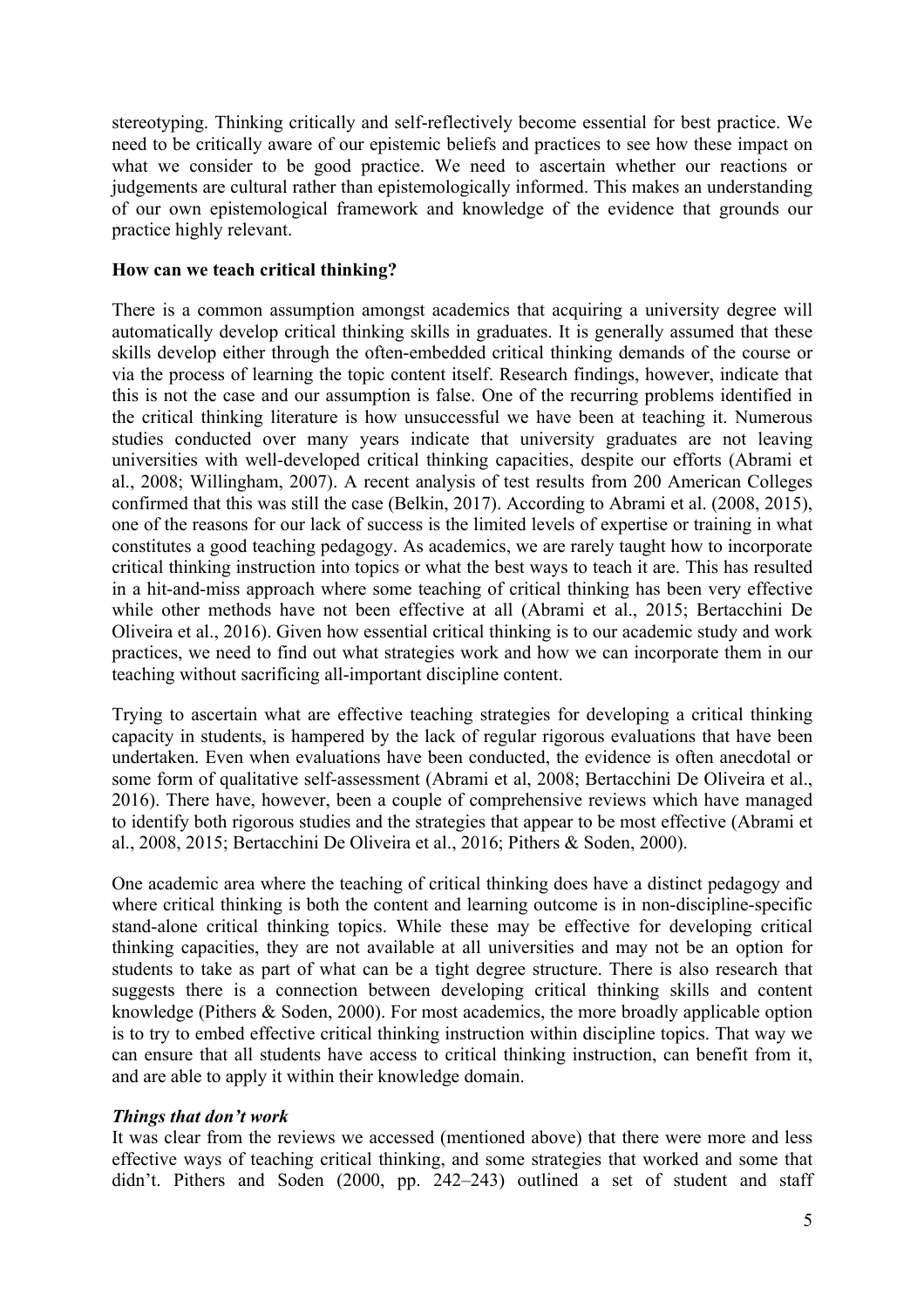characteristics or approaches that were likely to inhibit the development of critical thinking. For students, traits that impeded a critical and self-reflective approach were being impulsive, lacking confidence, having difficulty with comprehension, being over-dependant, inflexible, or dogmatic. For teaching staff, believing they had nothing to learn, that they were the arbiters of critical thinking, that there was a correct approach and a right answer, that critical thinking was a means to this end, and that students 'should be correct 90% of the time,' were all seen as impediments to the teaching of critical thinking. Effective critical thinking requires mental flexibility and an embracing of ambiguity; traits that need to be encouraged in students and role-modelled by teaching staff. We know the world is not a static place, situations change, and mistakes happen. As most of our knowledge claims are justified using inductive or probabilistic reasoning, there may often be a different answer or an alternative solution to questions or problems.

In an attempt to see which interventions or strategies had a measurable impact on the effectiveness of teaching critical thinking, Abrami et al. (2008) identified four distinct modes of teaching intervention for critical thinking that were variously used at institutions:

- the generic stand-alone critical thinking topic already mentioned above
- the infusion method where critical thinking skills are implicitly embedded in the teaching topic content, but critical thinking is made explicit in the content outline
- the immersion method where the teaching topic has engaging or challenging content, but critical thinking is not made explicit as an outcome
- the mixed method where the content includes explicit critical thinking instruction and critical thinking skills are an explicit objective of teaching topic content

Of them all, the *mixed method* was by far the most effective mode for teaching critical thinking. It produced the most statistically significant effect on critical thinking outcomes compared to the other methods. The least effective was the immersion method. It was also ineffective to just list critical thinking as an objective or to have it included in assignment guidelines. To be effective, critical thinking had to be explicitly taught within the teaching topic content. Surprisingly, Bertacchini De Oliveira et al's review (2016) found that some other well-known strategies for developing critical thinking did not markedly improve critical thinking outcomes. These strategies were simulations, role-modelling, using concept maps, reflective writing, or using an animated pedagogical agent (APA, part of an intelligent tutoring system). Such strategies may have an impact when used in conjunction with other strategies but the research data from their study failed to identify any significance when using the strategies in isolation when compared to traditional teaching methods.

#### *Things that do work*

First, we need to be clear what it is we want students to be able to do. If all we want is for them to know the right answers and why they are right, then traditional teaching methods will work well. If we want to develop their critical thinking skills, then it is not enough. Knowledge is an essential foundation, but it is not a skill that will help students to evaluate the strengths of competing claims, to solve practice problems, or assess complex situations with multiple competing factors. Nor will setting a problem and giving students the 'right' heuristic to mechanically apply to solve a problem.

Abrami et al.'s (2008, 2015) reviews show that teaching critical thinking explicitly within the topic or subject domain, the *mixed method*, is the most effective way of getting some improvement in a student's critical thinking skills. While the effectiveness of that instruction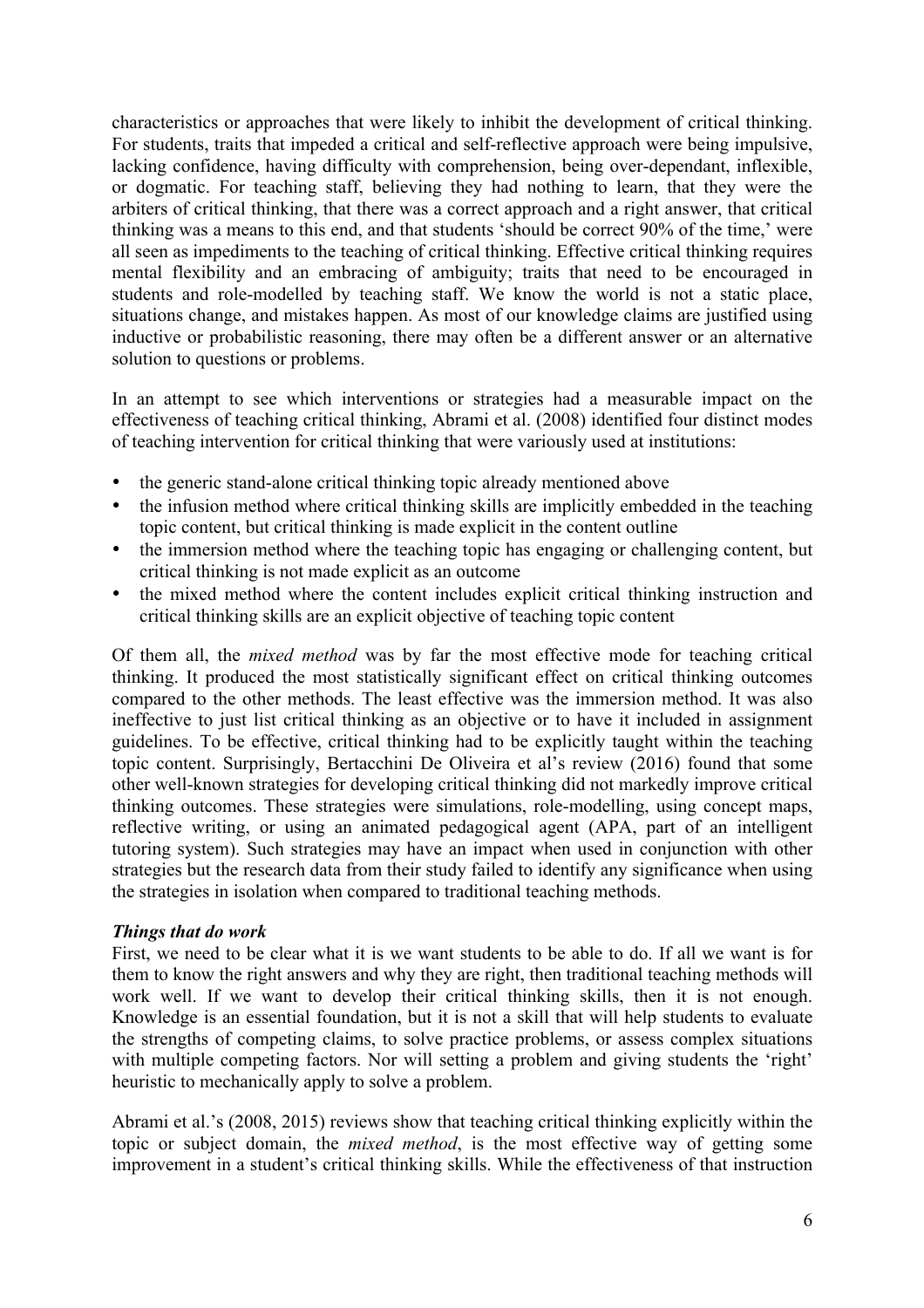will be dependent to some extent on the way critical thinking is taught, bearing in mind the attitude and expertise of the instructor, some effective generic strategies can be adopted within any topic without sacrificing the content knowledge we want students to master. To think critically, students need to develop their analytic and problem-solving capacities, and this requires material with scope and space for students to work things through where the answer is not a given. Students benefit from having this process modelled and by having plenty of regular practice. The strategies below, assessed using validated tests<sup>1</sup>, have resulted in statistically significant improvements in critical thinking:

- Problem-based Learning (PBL) this was the only strategy identified by the researchers that, on its own, produced significant improvements when compared to traditional methods such as lectures (Bertacchini De Oliveira et al., 2016).
- Authentic instruction exposing students to authentic examples or problems in real-life contexts produced a significant effect when compared to other methods.
- Dialogue or discussion encouraging students to engage in discussion which is guided by the teacher who "interrogates" a point to push the discussion. This method produced greater significant effects when coupled with authentic instruction.
- Using argument analysis to unpack students' thinking about their points of view and underlying assumptions and values.
- Using argument mapping useful for identifying, analysing and mapping arguments found in texts and has been shown to be useful as a critiquing tool to improve students' critical analysis of research findings and the quality of their own arguments.

The above strategies have been shown to produce measurable improvements in students' critical thinking skills. However, even with these strategies, there are a lot of barriers to thinking critically that we need to make students aware of, such as perceptual limitations and cognitive biases. Encouraging students to engage in self-reflection and meta-cognitive thinking will help minimise the impact of these barriers. As teachers, we need to remember that critical thinking is hard work and doesn't come naturally. We also need to note that critical thinking is a process of making our thinking more rigorous and systematic - there is no 'right' way to think but there are better ways to think and act. This requires a careful and critical assessment of all relevant factors.

## **A model for teaching critical thinking**

While the strategies above have been shown to be effective in teaching critical thinking, one of the issues that academics have raised with us is how to use them effectively. The Paul and Elder model we present here is one framework that can guide us in applying these strategies. They suggest that a teacher's role is as a facilitator or coach (Paul & Elder, 2001, p. 2). Teachers should be '…coaching students, sitting on the sidelines, listening to peer interaction, providing feedback on the sorts of problems in thinking they are noticing in students.' Teaching the process of thinking to students, rather than merely teaching the content of a topic, can be very challenging. As teachers, we need to model critical thinking so that students can see and hear critical thinking in action before they go ahead and practice it themselves. Paul and Elder recommend, '…design[ing] the class so that YOU model the thinking you are looking for. This requires you either to think aloud in front of the class or to

<sup>&</sup>lt;sup>1</sup> Validated tests for critical thinking include the California Critical Thinking Skills or Disposition Test, the Critical Thinking Disposition Scale for Nursing, and the Watson-Glaser Critical Thinking Scale.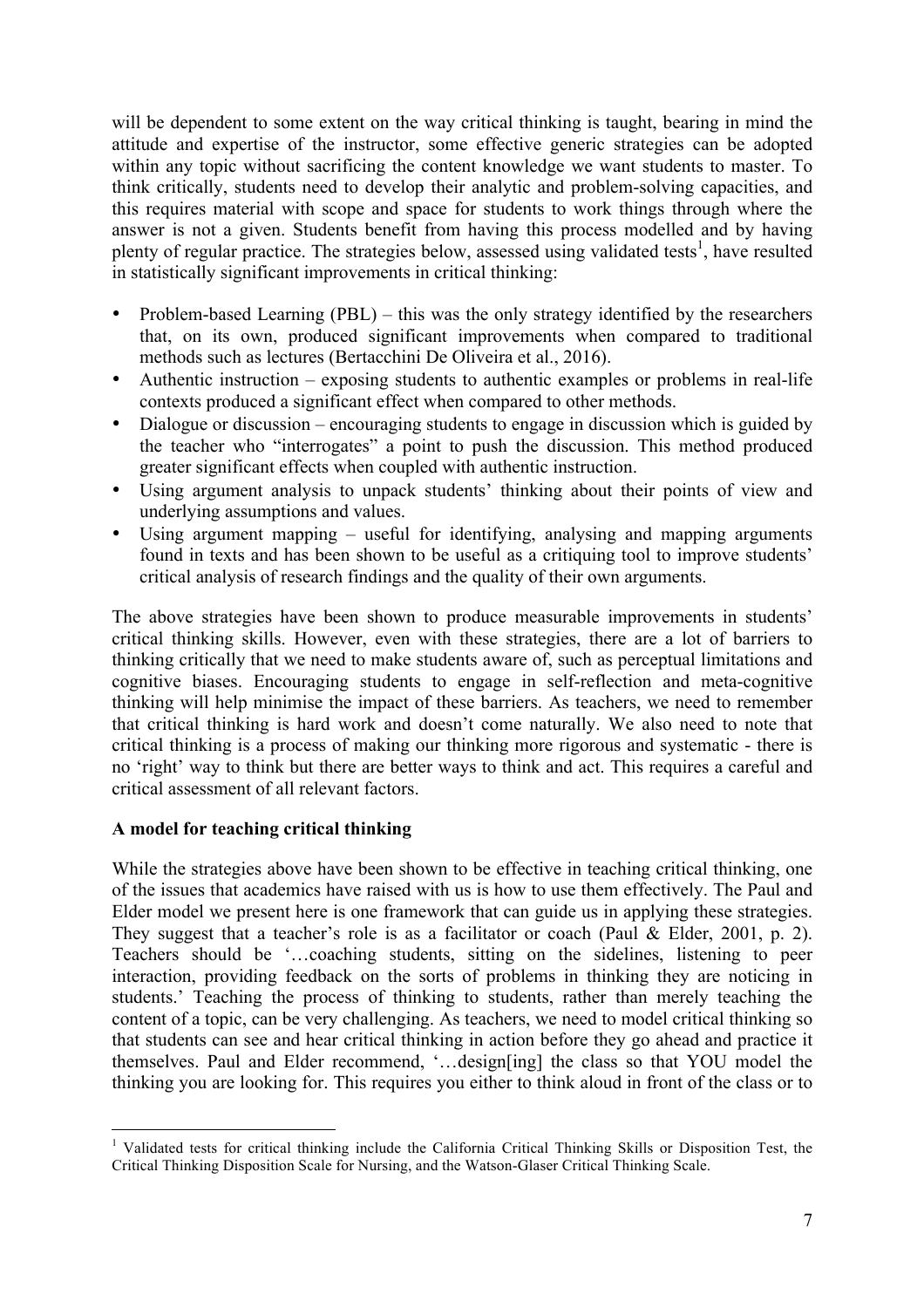present the class with thinking in written form.' Their model consists of three parts: 1) elements of thought, 2) universal intellectual standards, and 3) intellectual traits or virtues.

## *Elements of Thought*

There are eight elements of thought in this model that are understood to be present whenever thinking takes place:

- There is a purpose to the thinking. There are goals or objectives that provide direction for the thinking process.
- There is a question at issue, a problem to solve, or an issue to explore.
- There is the use of information that is considered consisting of a range of data, facts, reasons, observations, experiences, or evidence.
- There is the process of interpretation and inference leading to conclusions or solutions for the question, problem, or issue being considered.
- It relies on concepts, theories, definitions, laws, principles, or models that provide structure and meaning to the thinking.
- Assumptions, presuppositions, axioms, and things we take for granted underlie thinking.
- There are always implications and consequences resulting from it.
- It always comes from a point of view that includes frames of reference, perspectives, and orientation of ourselves and others.

While it is essential to be able to tease one's thinking apart to examine it, it is not enough to only describe the structure or logic of the thinking process. We also need to be able to evaluate the quality of thinking, by applying intellectual standards to the elements of thought.

## *Universal Intellectual Standards*

Some universal intellectual standards, as defined by Paul and Elder (2014) are clarity, accuracy, precision, relevance, depth, breadth, logic, fairness. These (and other) intellectual standards are applied to the elements of thought to evaluate thinking. As already discussed above, while there are some culturally specific elements to critical thinking, such as the way we expect students to demonstrate it, the generic critical thinking skills are considered universal. If we try to think without these standards, we won't get far in our communication with others or in our attempts to answer questions, solve problems, or resolve issues.

#### *Intellectual traits or virtues*

According to Paul and Elder (2014), if we practice thinking critically by teasing apart our thinking and applying intellectual standards to it, we will begin to develop traits like intellectual humility, courage, empathy, autonomy, perseverance, integrity, confidence in reason, and fairmindedness. Paul and Elder's model is ideally suited to the disciplined practice of thoughtful questioning which is at the heart of teaching critical thinking. The elements of thought and the intellectual standards provide a rich resource for generating questions that promote a deep and meaningful dialogue with students. Using the elements of thought, questions can be created for interrogating literature or a specific practice. It can be used to guide thinking in ethics, law, clinical reasoning, and other areas of work.

#### **Designing critical thinking experiences for students**

When designing and implementing critical thinking situations for students, it is helpful to bear in mind the following points. It takes time and effort to develop the intellectual traits and values described by Paul and Elder, so students need a lot of practice. The acquisition of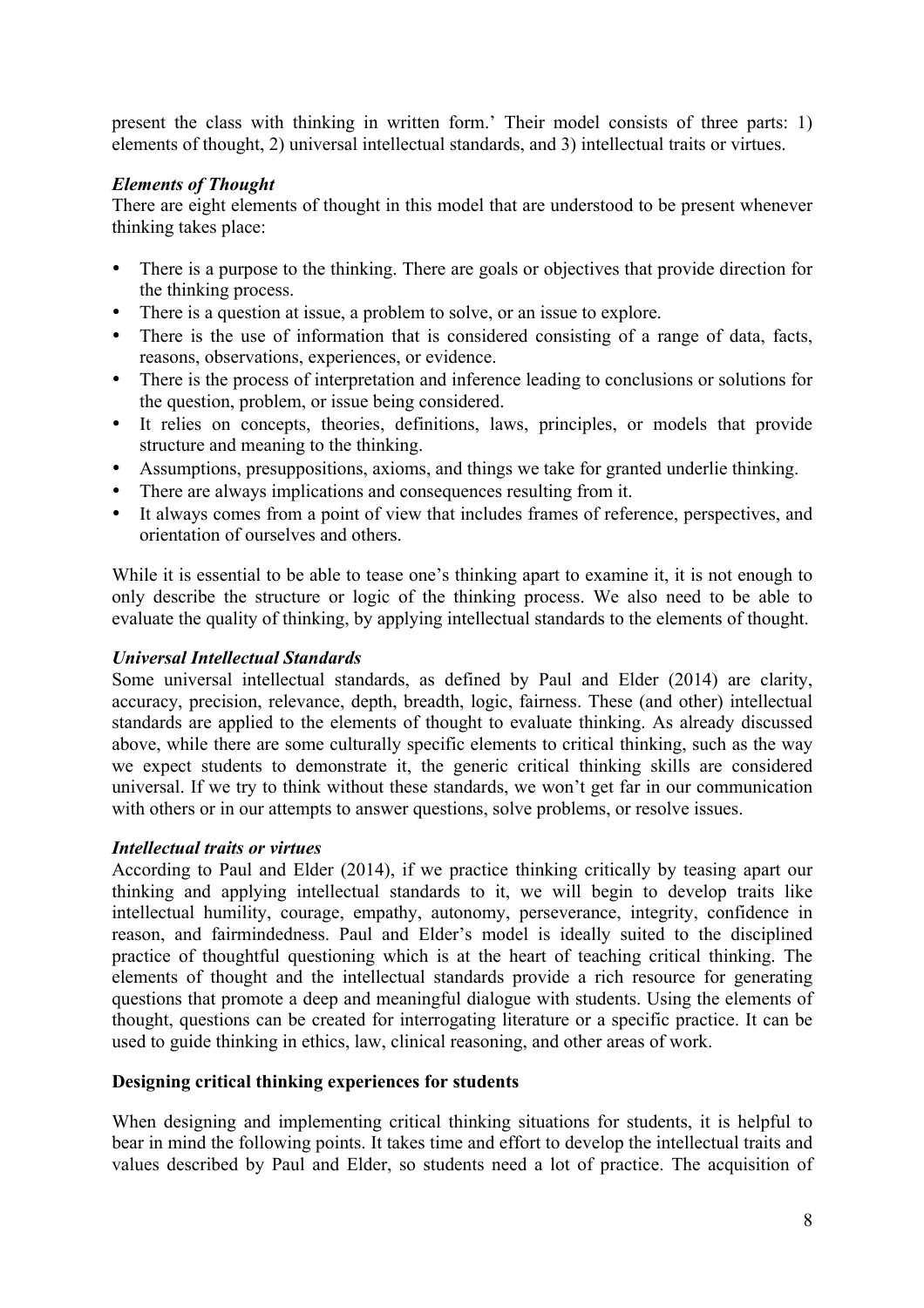critical thinking skills is a process rather than a mechanical application of strategies or heuristics. Real life situations are often indeterminate, contextual, and replete with black swans (Taleb, 2010) and wicked problems ("Wicked problem," n.d.) that require flexibility and the embracing of ambiguity. Our thinking is fraught with preconceptions, prejudices, and a tendency to egocentrism and cognitive bias which prohibits critical thinking. As teachers we need to be aware of our own biases and encourage students to reflect on theirs.

Whatever strategies for learning you decide to use, they should include the student verbalising or writing out their thinking. Otherwise, it will be impossible for you, as a teacher, to assess a student's thinking skills or the depth and breadth of the knowledge and skills they are learning. Whatever learning strategy is engaged in, you, as a teacher, need to continually draw attention to the activity of critical thinking to ensure it is explicit and to guide students through the process. As a coach we want students to practice critical thinking so often it becomes an habitual part of their learning repertoire. It might help to ask the following questions about your own teaching strategies using Paul and Elder's model.

- Does the strategy provide the opportunity for students to work through the model of critical thinking presented here?
- What is the purpose of the strategy and does it align with the learning outcomes of the course or topic the student is studying?
- Does the strategy lend itself to the student explicitly teasing apart their thinking using the elements of thought and evaluating it by applying the intellectual standards?
- Does the strategy include clear instructions for using it?
- Do the assumptions underlying the strategy align with your beliefs and values about learning?
- How might a student experience the strategy from their perspective?
- Does the strategy result in the outcomes you and the students need?

## **Conclusion**

The explosion of information access via social media and internet resources and the subsequent concerns about the quality of information sources makes developing the skills of critical thinking even more relevant for today's students, especially for those entering professions that involve high stake decision-making. As such, developing critical thinking should be an essential component of all university teaching. We recognise, however, it is not easy to know how to do it or what is the best way to do it. We have presented some proven strategies and a framework for their application that we believe is adaptable to any topic content in any discipline. The strength of the Paul and Elder model is that it is a practical and flexible framework that students can take with them and apply within their work and life contexts. As they repeatedly apply the model, thinking critically will become increasingly habitual and will have a significant impact on the quality of their professional practice and their ability to participate in a democracy, and as global citizens in a rapidly changing world.

# **References**

Abrami, P. C., Bernard, R. M., Borokhovski, E., Waddington, D. I., Wade, C. A., & Persson, T. (2015). Strategies for teaching students to think critically: A meta-analysis. *Review of Educational Research*, *85*(2), 275–314. https://doi.org/10.3102/0034654314551063

Abrami, P. C., Bernard, R. M., Borokhovski, E., Wade, A., Surkes, M. A., Tamim, R., & Zhang, D. (2008). Instructional interventions affecting critical thinking skills and